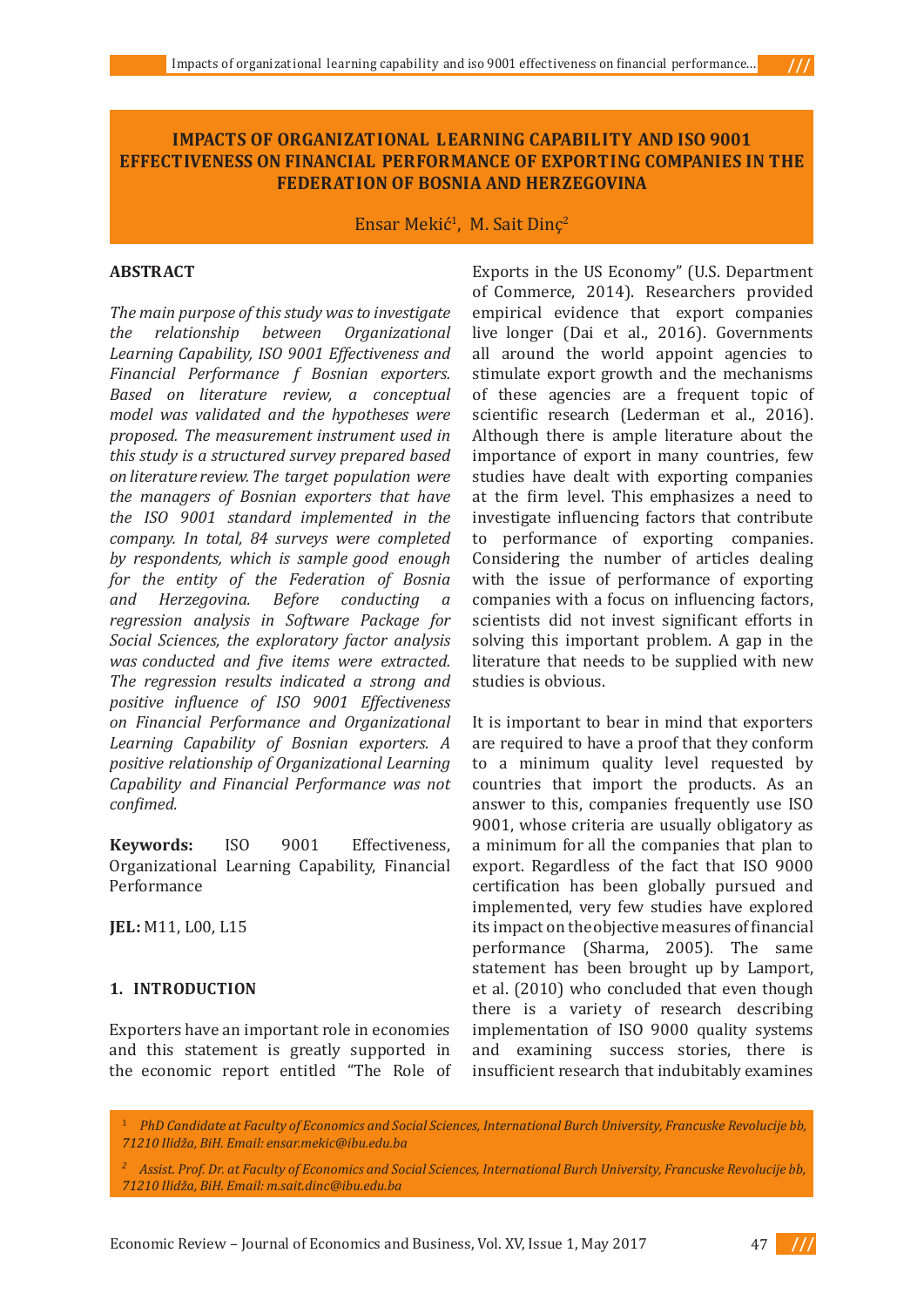whether there is a positive correlation between the companies certified as ISO and their financial performance. All these facts served as a good basis to initiate this study and offer at least modest contribution to exporting companies by producing empirically based conclusions about the level of significance of Quality Management System ISO 9001 and Organizational Learning Capability (OLC) as factors that have an influence on Financial Performance of exporting companies.

The conclusions of this study are not only important for exporting companies to understand the impact level of ISO 9001 on OLC, but also to see how much investment in ISO 9001 is actually reflected in terms of Financial Performance of the company. Considering all relationships examined by researchers and through a thorough analysis of the existing research about OLC, ISO 9001 and Financial Performance that will be presented under Literature Review section of this study, the following questions were formulated:

- *•* Does OLC have a significant and positive influence on Financial Performance?
- *•* Does ISO 9001 have a significant and positive influence on Financial Performance?
- *•* Does ISO 9001 have a significant and positive influence on OLC?

The primary objective of this study was to investigate the relationships mentioned in the questions above, and to provide a significant basis for future studies. According to the proposed conceptual model, ISO 9001 Effectiveness has a positive and significant influence on Financial Performance of exporting companies. If exporting companies choose to use the proposed model and manage to achieve a better financial performance, then the entire society may benefit from it greatly.

## **2. LITERATURE REVIEW**

Many scientific articles published in various, highly indexed and relevant journals as well as books and proceedings have been examined in order to find important information for the identification of variables, to construct the research model, explain each variable individually, clarify the relationships among the variables, but also to find out adequate scales that will be used to structure the instrument. SSCI indexed journal articles have been preferable among others. Upon an extensive literature review, three variables have been identified and they will be discussed in the coming subheadings of this section.

### **2.1. I SO 9001 Effectiveness**

ISO 9001 is a series of standards that perceives quality from two aspects: quality assurance and quality management. It is widely accepted that two of the most relevant ISO standards for the furniture manufacturing industry are the Quality Management System – ISO 9001 and the Environmental Management System – ISO 14001 (Ratnasingam et al., 2010). Being an ISO 9001 certified company means that the institution has a certain capability to ensure that all the products and services meet customer demands. According to the International Standardization Organization, Quality Management System (QMS) is a simplified set of standards that will be similarly applicable to all types and sizes of organizations. In addition, the intention of the ISO 9001 QMSs to offer a systematic way of providing quality products and services to the customers (Rantasingam et al., 2013). Despite ISO certification's worldwide implementation, achieving ISO certification is time consuming, very cumbersome, and expensive (Karim and Bingi, 2015).

From another perspective, ISO 9001 Effectiveness has been defined as a degree to which results (output) meet prescribed goals (Kafetzopoulos and Gotzamani, 2014; Gotzamani et al., 2007). There is also another opinion which suggests that ISO 9001 Effectiveness refers to the extent to which its prescribed quality objectives/targets are met (Nakeeb et al., 1998). To conclude, ISO 9001 Effectiveness represents the extent to which a company truly achieved customer satisfaction. Moreover, it describes how well a company prevents non-conformance and how much its improvement is continuous.

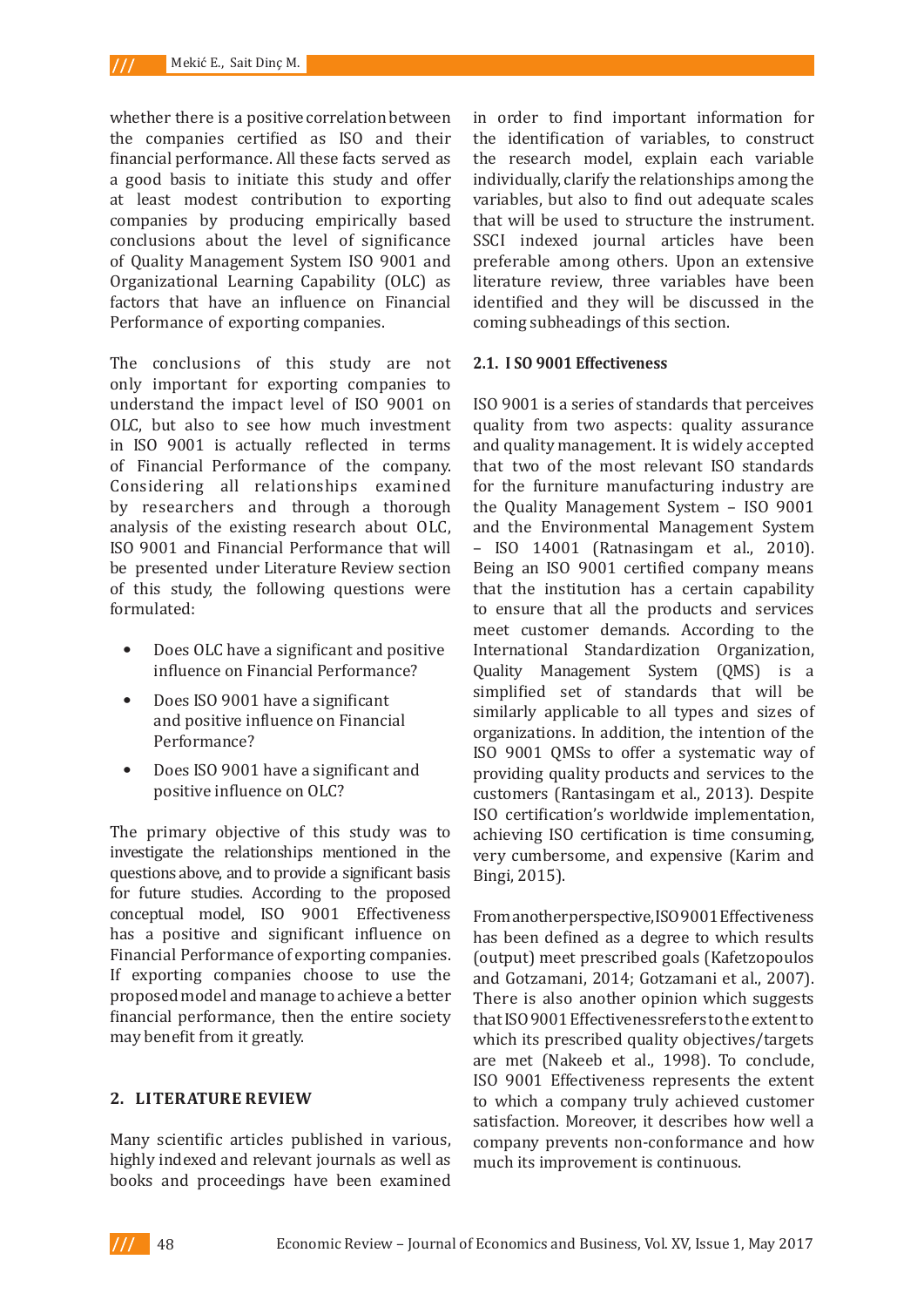## **2.2. Organizational L earning Capability (OL C)**

Prior to understanding OLC, it is inevitable to understand what organizational learning is. According to literature, organizational learning is the process by which organizations learn, where learning refers to any change in the organization's models that maintains or improves the performance (Cyert and March, 1963; Hedberg, 1981; Dibella et al., 1996). A more comprehensive definition suggests that OLC is defined as organizational and administrative characteristics of the elements that provide an organization for learning or for encouraging the learning processes, and it is an important variable for developing organizational performance in order to gain sustainable competitive advantages (Jiménez-Jiménez and Sanz-Valle, 2011). Akgün et al. (2014) reported that Jerez-Gomez, Cespedes-Lorente, and Valle-Cabera (2005) proposed the structure of OLC that involves four dimensions: managerial commitment, systems perspective, openness and experimentation, and knowledge transfer and integration. A brief explanation of each dimension of OLC is given as follows:

- By managerial commitment, authors explain development of managerial support for, and leadership commitment to the learning process and employee motivation.
- Systems perspective refers to bringing the organization's members together to a common identity and a shared vision, interconnecting the activities of employees, and developing relationships based on the exchange of information and shared mental
	- models.
- *•* Openness and experimentation is related to climate of accepting new<br>ideas and opinions, and allowing and opinions, and allowing individual knowledge to be constantly<br>renewed, widened, and improved widened, and improved through experimentation.
- *•* Knowledge transfer and integration refers to the internal spread of knowledge<br>through verbal and non-verbal through verbal and non-verbal communication and the information systems (Jerez-Gomez et al., 2005).

### **2.3. Financial Performance**

Financial performance refers to financial data of the company, but indirectly it may be represented through secondary factors such are market share, customer satisfaction, productivity, operating income, return on assets (ROA), return on sales (ROS), and others. However, in both cases, financial performance is defined as either quantitative measure of positive or negative results (Karim and Bingi, 2015).

# **2.4. ISO 9001 Effectiveness and Financial Performance**

Researchers mostly agreed that quality management aspects have a positive impact on financial performance (Karim and Bingi, 2015; Sharma, 2005; Muturi et al., 2015; Akgün et al., 2014; Padma et al., 2008; Candido etal., 2016; Hróbjartsson, 2012; Jepng'etich, 2010; Parvadavardini et al., 2016; Kafetzopoulos et al., 2015; Lamport et al., 2010; Tarí et al., 2012). Some researchers focused specifically on the relationship between ISO9001 and financial performance (Karim and Bingi, 2015; Sharma, 2005; Muturi et al., 2015; Padma et al., 2008; Candido et al., 2016; Hróbjartsson, 2012; Jepng'etich, 2010; Kafetzopoulos et al., 2015; Lamport et al., 2010; Tarí et al., 2012), while some of them took a more generic approach and researched the relationship between quality management, Total Quality Management (TQM), practices of TQM on the one side and financial performance on the other side (Akgün et al., 2014; Kampouridis et al., 2015; Parvadavardini et al., 2016). Karim and Bingi (2015) conducted meta-analyses of the current ISO literature to explain the relationship between ISO certification and company's performance in Greece. The authors came to the conclusion that numerous published studies associating ISO implementation with higher financial performance state that despite the positive relationship, ISO will not automatically help companies achieve a higher performance. In addition to ISO 9001, researchers argue that companies need to go beyond the standards and create a quality culture using other quality management tools. This means that ISO is the initial point for a serious quality management (Karim and Bingi, 2015).

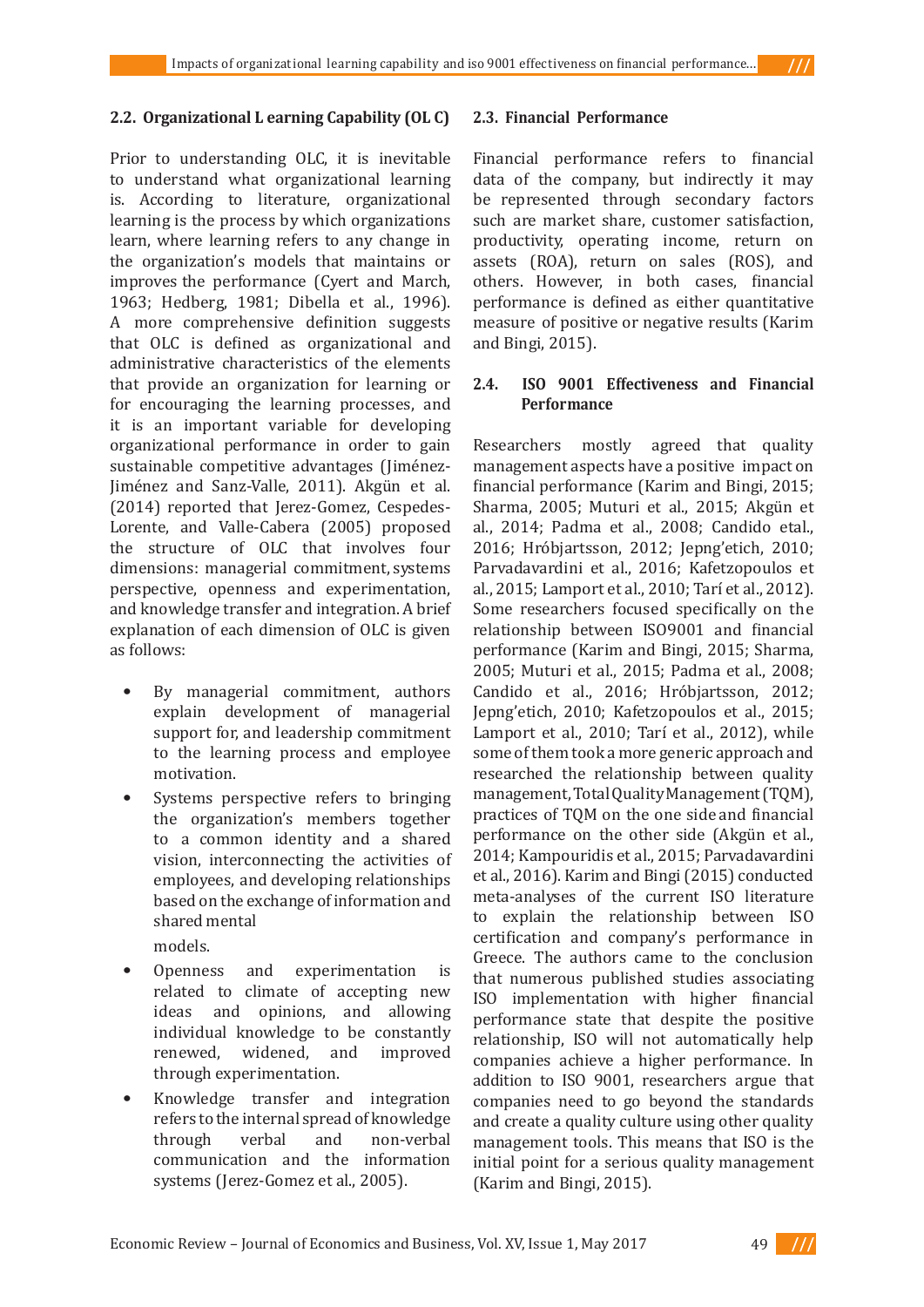Sharma (2005) suggests that companies can benefit from ISO 9000 certification if they are genuinely interested in the quality philosophy by improving their internal business processes. The study hypothesizes that ISO 9000 certification is associated with improvements across three dimensions of financial performance. This hypothesis has been accepted (Sharma, 2005).

Muturi et al. (2015) revealed that ISO9001 certification influenced return on net assets of the organizations thereby influencing their performance. The study of Akgün et al. (2014) demonstrated that the increase in financial performance is not a direct consequence of TQM, it is rather a consequence of business innovativeness and OLC transferring the impact of TQM to financial performance. Padma, etal., (2008) stated the evidence of a significant change in all critical factors and indicators of organizational performance, which shows that manufacturing firms are justified in pursuing ISO 9001:2000 certification. Others, such is Hróbjartsson (2012) concluded that ISO 9001 certified companies had a significantly higher gross profit margins and ROS ratio. Difference in financial health of the certified and noncertified companies is evident. Certified companies appeared to have a lower debt ratio than the companies that were not certified (Hróbjartsson, 2012). Issues of ISO 9001 took attention of researchers in Kenya too. The study was provided by Jepng'etich (2010) who concluded that ISO9001 certification led to improved return on asset of commercial state corporations in Kenya.

Parvadavardini et al. (2016) found a positive relationship between QM practices, quality performance and financial performance. This was confirmed in Greek manufacturing firms by Kafetzopoulos et al. (2015), who found that ISO9001 Effectiveness has a direct contribution to product quality and operational performance.

Very few researchers discussed the negative aspects of the relationship between quality management and financial performance.<br>Kampouridis et al. (2015) concluded Kampouridis et al. (2015) concluded that utilized techniques of a total quality management could not prevent undesirable effects regarding profitability and solvency. However, despite the efforts invested in comprehensive literature analysis, there was no study identified whose results negated the relationship between ISO 9001 Effectiveness and financial performance.

## **2.5. I SO 9001 Effectiveness and OL C**

Malik et al. (2012), Akgün et al. (2014), Lambert and Ouedraogo (2008), Lam et al. (2006), and Mahmood et al. (2015), Mekić and Dinç (2017) are just a few out of many researchers who have dealt scientifically with ISO 9001 and OLC. To be more specific, Malik et al. (2012) investigated the role of quality management capabilities in developing OLC. This study presents a research dealing with a direct relationship between the two variables. Its findings indicated that OLC is contingent upon the strength of a company's quality management capabilities (Malik et al., 2012). The mediating role of OLC between TQM and financial performance was researched by Akgün et al. (2014). They found that OLC mediates the relationship between two variables, which is another empirical evidence significant for this study. Mahmood et al. (2015) tried to explain the role of OLC in understanding the relationship between TQM and organizational performance. The results revealed a full mediation of OLC between TQM and organizational performance, and confirmed the findings of Akgün et al. from 2014 (Mahmood et al., 2015). Lam et al. (2006) tried to establish the link between OLC and the quality culture for TQM implementation, and their findings suggest that TQM should be embedded in learning organization and serve as an enabler for OLC.

Literature review conducted for this study indicated that many studies investigated the relationship between TQM and OLC, but very few dealt with the relationship between more speficific aspects of TQM business philosophy such as QMSs (i.e. ISO 9001). Therefore, it has been decided to expand the literature by investigating the relationship between ISO 9001 Effectiveness and OLC. The authors assumed that OLC contracts are the same in the organizations with implemented TQM and ISO 9001 certified organizations. Therefore, they

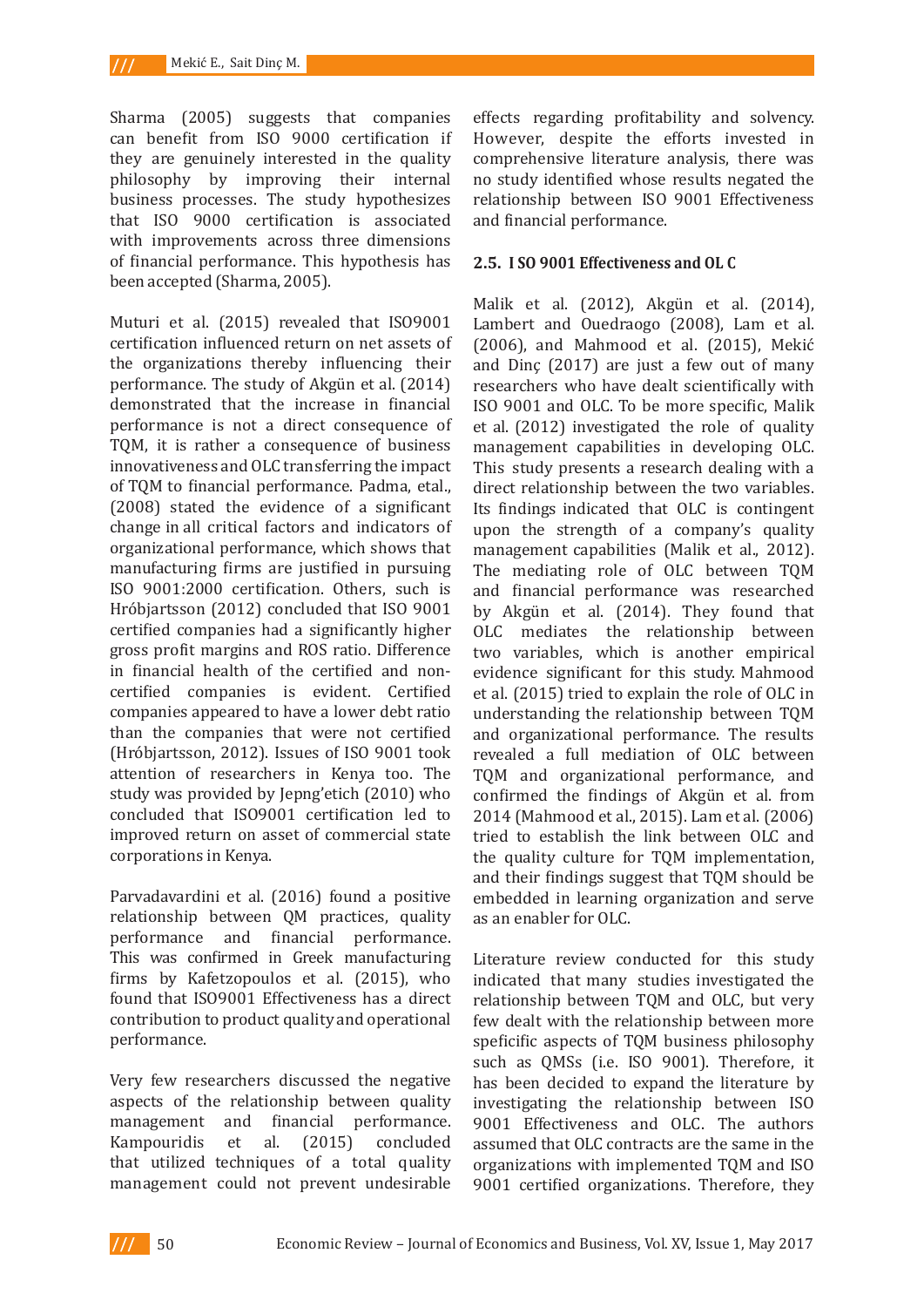conducted an empirical investigation of ISO 9001 QMS's impact on organizational learning. The findings led to the conclusion that ISO 9001 may be a useful tool for the organizational learning (Lambert an Ouedraogo, 2008).

# **2.6. OL C and Financial Performance**

Numerous authors have examined the relationship between OLC and Financial Performance. It is worth mentioningsome of them such as Jiménez-Jiménez and Sanz-Valle (2011), Kalmuk and Acarb (2015), Jiang and Li (2008), Akgün et al., (2014), Abiola (2013), Alegre et al., (2012), and Yeung et al., (2007).

While some authors have indirectly concentrated on the relationship between OLC and Financial Performance by focusing on Financial Performance as part of the overall organizational or business performance (Yeung et al., 2007; Kalmuk and Acarb, 2015; Jiménez-Jiménez and Sanz-Valle, 2011), others paid attention to a direct relationship between OLC and Financial Performance as a specific variable (Jiang and Li, 2008; Akgün et al., 2014; Abiola, 2013). After the review of articles and empirical evidence provided by different researchers, one may conclude that there is almost a concensus among researchers that OLC has a positive influence on the Financial Performance (Jiménez-Jiménez and Sanz-Valle, 2011; Kalmuk and Acarb, 2015; Jiang and Li, 2008; Akgün et al., 2014; Abiola, 2013; Alegre et al., 2012; Yeung et al., 2007).

# **2.7. Proposed Research Model and Hypotheses**

Once extensive literature review provided a deep understanding and explanation of all the variables as well as relationships among them, the most relevant research model to be used in this study has been selected. Mekić and Dinç (2017) offered conceptual model and recommended its further validation and testing (see figure 2.1).





Based on the reported literature, according to the proposed research model, there are three hypotheses to be investigated in this study:

H1: ISO 9001 Effectiveness has a significant and positive influence on Financial Performance of Bosnian exporters

H2: ISO 9001 Effectiveness has a significant and positive influence on OLC of Bosnian exporters

H3: OLC has a significant and positive influence on Financial Performance of Bosnian exporters

# **3. MET HODOL OGY**

# **3.1. Measurement I nstrument**

The primary data used in this study were collected by means of a structured survey. This instrument was prepared using the scales previously used by researchers and already proven as both reliable and valid in measuring ISO 9001 Effectiveness, OLC and Financial Performance.

The questionnaire was comprised of seven<br>demographic questions, 15 questions demographic questions, 15 ques<br>measuring ISO 9001 Effectiveness. measuring ISO 9001 Effectiveness, 13 questions measuring OLC and four questions measuring Financial Performance. In total, the questionnaire included 39 questions grouped in four sections.

Th equestions were adapted from the previously developed and widely used scales having reputation of the reliable and valid ones. For the purpose of ISO 9001 Effectiveness scale, the work of Evangelos L. et al. (2012) was considered while for the purpose of OLC scale, the study of Chiva et al. (2007) was significant. For the purpose of measuring Financial Performance, the scale of Carr and Pearson (1999) was used.

# **3.2. Sample**

The companies were non-randomly selected and the selection criteria covered the companies operating in the Federation of Bosnia and Herzegovina (FBiH) which have

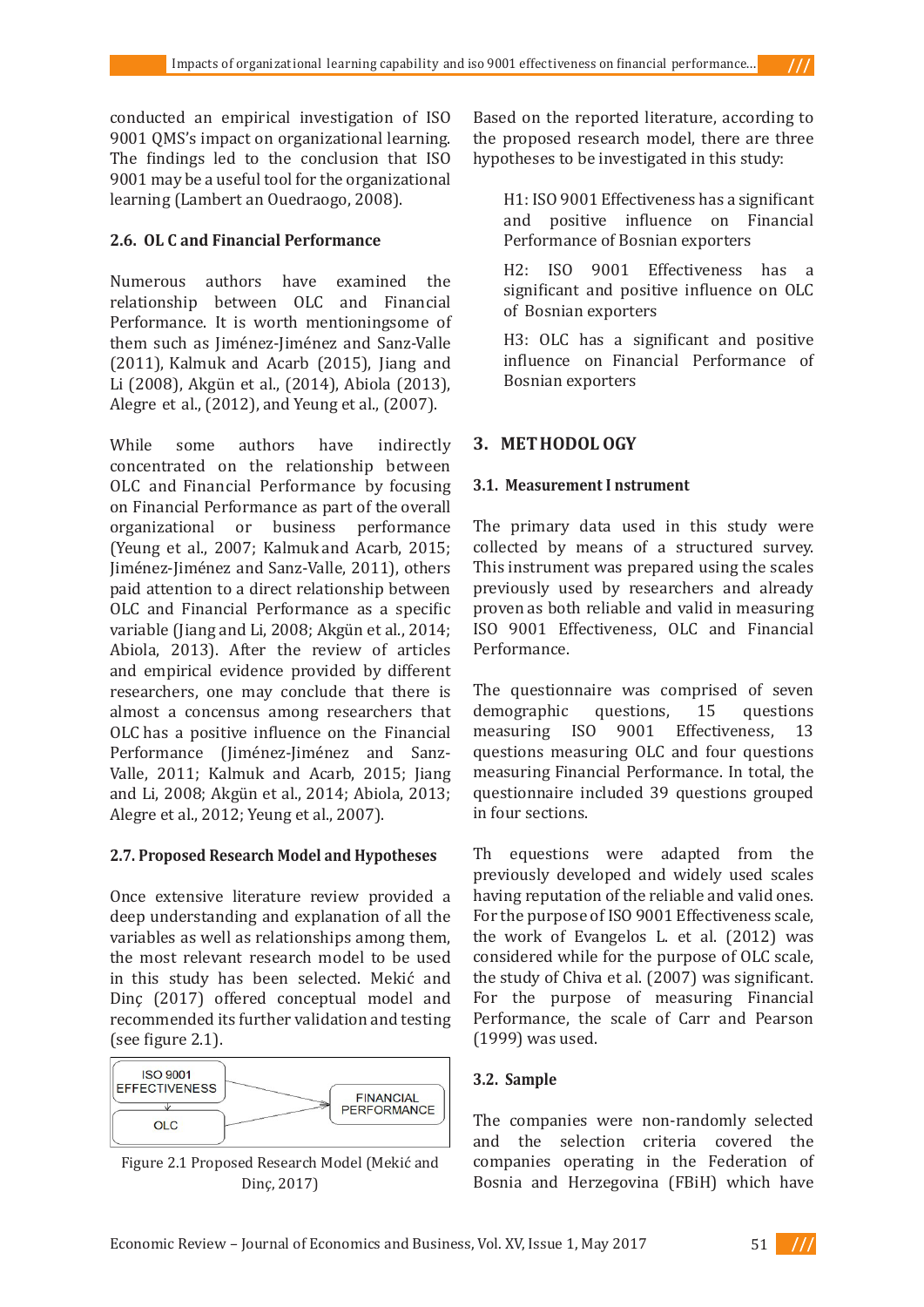implemented ISO 9001 QMS and are exporting their products/services. According to the official database of certified organizations in BiH provided on the official website of Foreign Trade Chamber of BiH, the total number of such companies in FBiH is 269 (VTK, 2015). The research was conducted in the period February 2017 - April 2017. A total of 84 companies agreed to fill in the survey, which gave the response rate of 31.22% (84/269).

#### **3.3. Statistical Methods Used for Analysis**

For the purpose of statistical analysis of the collected data, Software Package for Social Sciences (SPSS) was used, and the analysis encompassed the following statistical operations: factory data analysis, reliability test, descriptive statistics and regression analysis.

### **4. RESULTS**

#### **4.1. Demographics**

In total 84 respondents participated in the survey. There are slightly more male participants compared to the female ones. The sample was well distributed when it comes to age, job experience, education level, and company size. For each characteristic of the sample, there are numbers of participants belonging to different categories. More details on sample characteristics are available in Table 4.1.

Considering the fact that there are 19 small, 31 medium and 27 big companies, the sample of 84 companies can definitely provide a good basis for generalizing the conclusions at the FBiH level. Definition of company size in BiH is regulated by Article 4 of the Law on Accounting and Auditing which defines small companies as the ones with less than 50 employees, medium companies as the ones with 50-250 employees and big companies having more than 250 employees (Official Gazzete of FBiH, 2010).

| Variable                 | Demographics  | Number         | Valid Percent |
|--------------------------|---------------|----------------|---------------|
| Gender                   | Male          | 49             | 58.33         |
|                          | Female        | 35             | 41.67         |
| Age                      | 20-30         | 16             | 19.05         |
|                          | 30-40         | 26             | 30.95         |
|                          | 40-50         | 29             | 34.52         |
|                          | $50+$         | 12             | 14.29         |
|                          | N/A           | $\mathbf{1}$   | 1.19          |
| Job Experience           | $1-5$         | 33             | 39.29         |
| (In managerial position) | $6 - 10$      | 21             | 25.00         |
|                          | $11 - 20$     | 15             | 17.86         |
|                          | $20+$         | $\overline{4}$ | 4.76          |
|                          | N/A           | 11             | 13.10         |
| <b>Education Level</b>   | High school   | 12             | 14.29         |
|                          | Undergraduate | 41             | 48.81         |
|                          | Master        | 13             | 15.48         |
|                          | PhD           | 3              | 3.57          |
|                          | N/A           | $\mathbf{1}$   | 1.19          |
| <b>Company Size</b>      | Small         | 19             | 22.62         |
|                          | Medium        | 31             | 36.90         |
|                          | <b>Big</b>    | 27             | 32.14         |
|                          | N/A           | 7              | 8.33          |

Table 4.1 Sample Characteristics

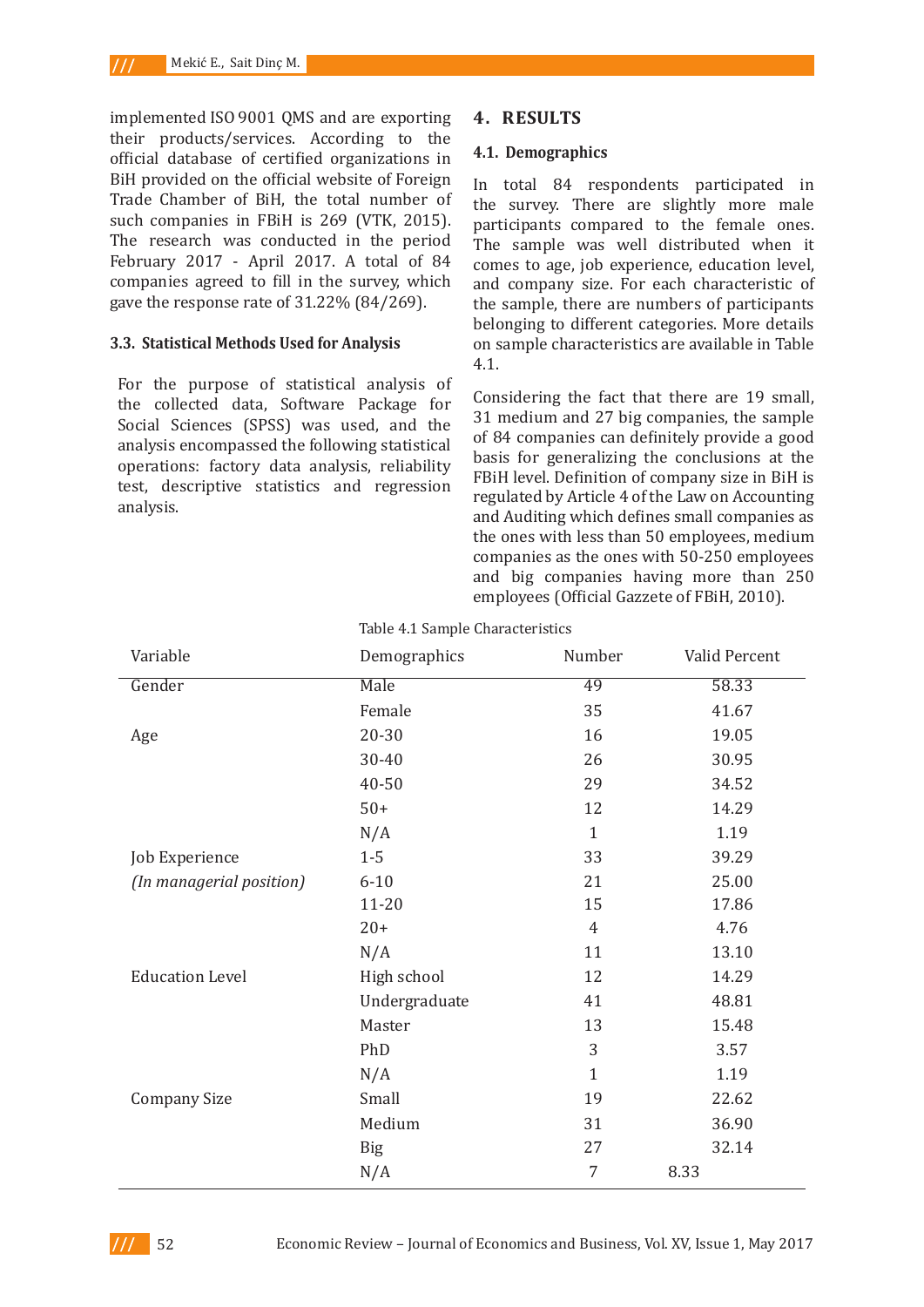With the aim of reducing the items from the survey where necessary, exploratory factor analysis was performed for each variable at the dimensional level. After five iterations conducted, five items were removed due to overloading. All the removed items were related to ISO 9001 Effectiveness variable, and more information is presented in Table 4.2.

| Item                                                                                                                 | Code               | Iteration |
|----------------------------------------------------------------------------------------------------------------------|--------------------|-----------|
| ISO 9001 EFFECTIVENESS                                                                                               | IS <sub>0</sub>    |           |
| Continuous Improvement                                                                                               | <b>ISO CI</b>      |           |
| In my organization, the improvements of the quality management<br>system (QMS) are confirmed through internal audits | ISO CI5            | 1         |
| Employee performance is continuously improved in my<br>organization                                                  | ISO CI3            | 2         |
| Measured and explicit quality goals have been set for all employees<br>in my organization                            | ISO <sub>CI4</sub> | 3         |
| <b>Customer Satisfaction</b>                                                                                         | ISO <sub>CS</sub>  |           |
| Identification of and focus on customer needs and requirements is<br>regular practice in my organization             | ISO CS1            | 4         |
| In my organization, managers and supervisors encourage activities<br>that improve customer satisfaction              | ISO CS2            | 5         |

Table 4.2 List of Removed Items

To be more specific, the removed items are three out of five items measuring Continuous Improvement and two out of five items measuring Customer Satisfaction dimension of ISO 9001 Effectiveness.

After the removal of overloaded items, another iteration of exploratory factor analysis was conducted, and satisfactory loadings were obtained for each item. In addition, reliability test was performed at the level of each dimension within the variable. Table 4.3 represents factor loadings and Coefficient Alpha for all items and dimensions of ISO 9001 Effectiveness variable. Based on the table, one can conclude that Cronbach's Alpha values indicate a reliable instrument for each dimension of ISO 9001 Effectiveness variable (see Table 4.3).

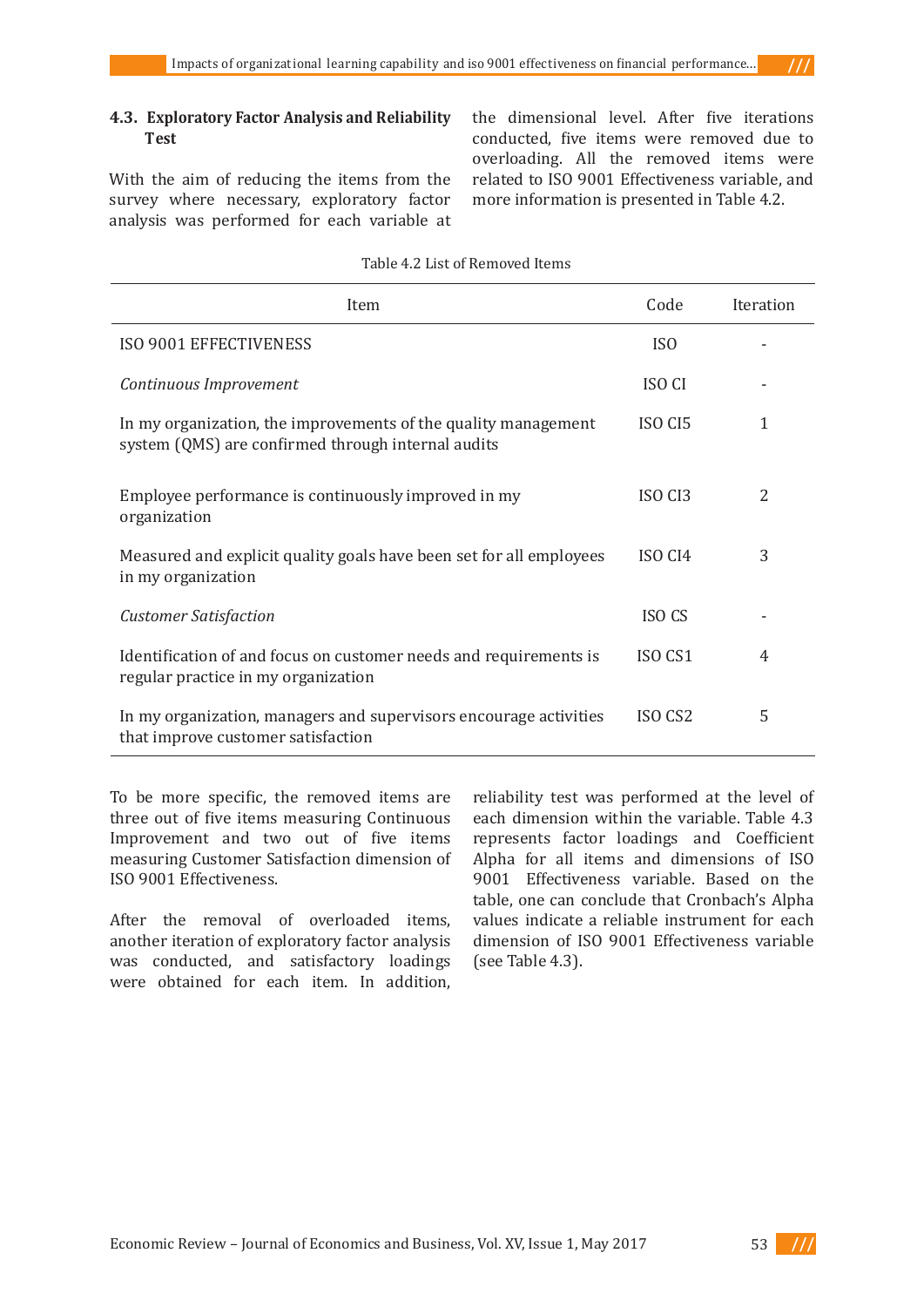| ISO 9001 Effectiveness (Cronbach's Alpha 0.679)                                                                                                                                                                                                       | Factor<br>Loading | Chronbach's<br>Alpha |
|-------------------------------------------------------------------------------------------------------------------------------------------------------------------------------------------------------------------------------------------------------|-------------------|----------------------|
| 1. Continuous Improvement (ISO CI)                                                                                                                                                                                                                    |                   | 0.679                |
| An effective business plan for continuous quality improvement has<br>been developed in my organization (ISO CI1)                                                                                                                                      | 0.679             |                      |
| The processes, procedures and products are continuously<br>monitored, reviewed and improved in my organization (ISO CI2)                                                                                                                              | 0.814             |                      |
| 2. Prevention of Nonconformities (ISO PN)                                                                                                                                                                                                             |                   | 0.907                |
| The products and procedures are controlled throughout the<br>production steps in my organization (ISO PN1)                                                                                                                                            | 0.692             |                      |
| In my organization, the products conform to specifications (ISO)<br>PN2                                                                                                                                                                               | 0.778             |                      |
| My organization assures that the final product quality is further<br>controlled before delivery (ISO PN3)                                                                                                                                             | 0.843             |                      |
| The product and process design is efficient in my organization (ISO<br>PN4)                                                                                                                                                                           | 0.825             |                      |
| In my organization, the company adopts the "zero defects"<br>mentality (ISO PN5)                                                                                                                                                                      | 0.804             |                      |
| 3. Customer Satisfaction (ISO CS)                                                                                                                                                                                                                     |                   | 0.81                 |
| In my organization, customer satisfaction surveys are carried out<br>and the complaints are monitored (ISO CS3)                                                                                                                                       | 0.833             |                      |
| Information with regard to customer expectations and suggestions<br>are gathered by my organization (ISO CS4)<br>Information with regard to customer understanding of the<br>perceived product value is gathered by my organization (ISO 0.704<br>CS5 | 0.888             |                      |

Table 4.3 Factor Loadings and Coefficient Alpha for ISO 9001 Effectiveness

Table 4.4 (above) indicates that the smallest loadings of ISO 9001 Effectiveness variable occurred at item ISO PN1 (loading of 0.692) and ISO CI1 (loading of 0.679). For all other items of this variable, loadings were above 0.70 while the highest loading occurred at item ISO CS4 (loading of 0.888).

Speaking of OLC variable, highly reliable scores were achieved by reliability test, but also very satisfactory loadings by factory data analysis

test. Table 4.4 speaks in favor of this statement. All factor loadings regarding exploratory factor analysis were above 0.717. The smallest loading of OLC occurred at item OLC PD1 (loading of 0.717), while the highest loading of this variable occurred at item OLC R2 (loading of 0.927). In addition, based on the table, one can conclude that Cronbach's Alpha values are very high and indicate a reliable instrument for each dimension of OLC variable.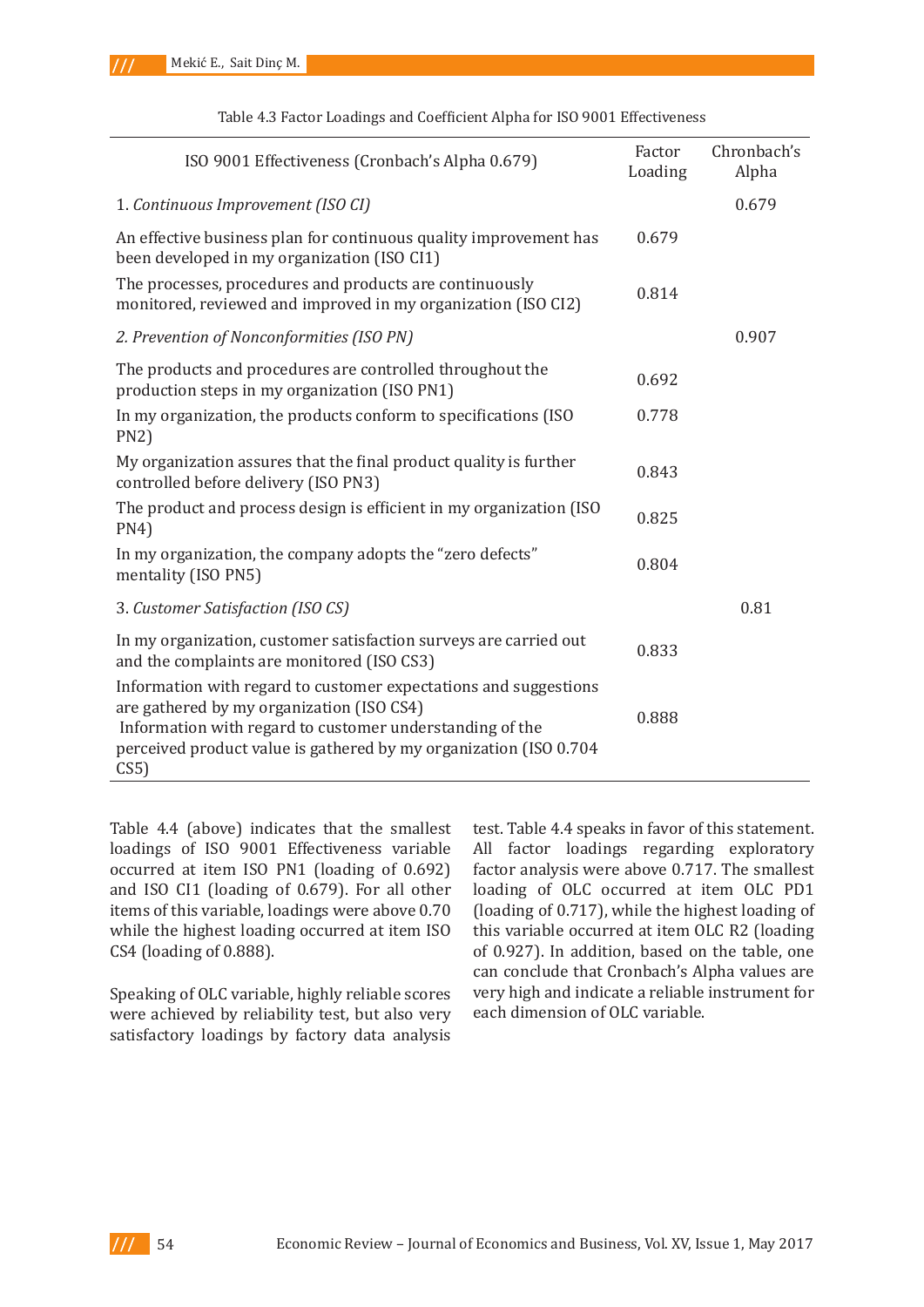| <b>Components of Organizational Learning Capability</b>                                                                                                                    | Factor<br>Loading | Chronbach's<br>Alpha |
|----------------------------------------------------------------------------------------------------------------------------------------------------------------------------|-------------------|----------------------|
| 1. Experimentation (OLC E)                                                                                                                                                 |                   | 0.885                |
| In my organization, people receive support and encouragement when<br>presenting new ideas (OLC E1)                                                                         | 0.782             |                      |
| In my organization, initiative often receives a favourable response,<br>so people feel encouraged to generate new ideas (OLC E2)                                           | 0.755             |                      |
| 2. Risk Taking (OLC R)                                                                                                                                                     |                   | 0.859                |
| People are encouraged to take risks in my organization (OLC R1)                                                                                                            | 0.849             |                      |
| In my organization, people often venture into unknown territory<br>OLC R2                                                                                                  | 0.927             |                      |
| 3. Interaction with the External Environment (OLC EE)                                                                                                                      |                   | 0.8                  |
| There are systems and procedures for receiving, collating and<br>sharing information from outside the organization (OLC E1)                                                | 0.858             |                      |
| In my organization, people are encouraged to interact with the<br>environment: competitors, customers, technological institutes,<br>universities, suppliers, etc. (OLC E2) | 0.789             |                      |
| 4. Dialogue (OLC D)                                                                                                                                                        |                   | 0.898                |
| In my organization, there is free and open communication within<br>my work group (OLC D1)                                                                                  | 0.812             |                      |
| In my organization, managers facilitate communication (OLC<br>D2)                                                                                                          | 0.805             |                      |
| Cross-functional teamwork is a common practice in my<br>organization (OLC D3)                                                                                              | 0.861             |                      |
| 5. Participative Design Making (OLC PD)                                                                                                                                    |                   | 0.845                |
| Managers in my organization frequently involve employees in<br>important decisions (OLC PD1)                                                                               | 0.717             |                      |
| In my organization, policies are significantly influenced by the<br>view of employees (OLC PD2)                                                                            | 0.855             |                      |

Table 4.4 Factor Loadings and Coefficient Alpha for Organizational Learning Capability

In the end, speaking of a very significant dependent variable Financial Performance (FP), Cronbach's Alpha value of 0.754 indicated a high reliability level (see Table 4.5). Exploratory factor analysis with all loadings values above 0.7

was more than satisfactory. The lowest loading occurred at item FP2 (loading of 0.725) and the highest loading occurred at item FP3 (loading of 0.834).

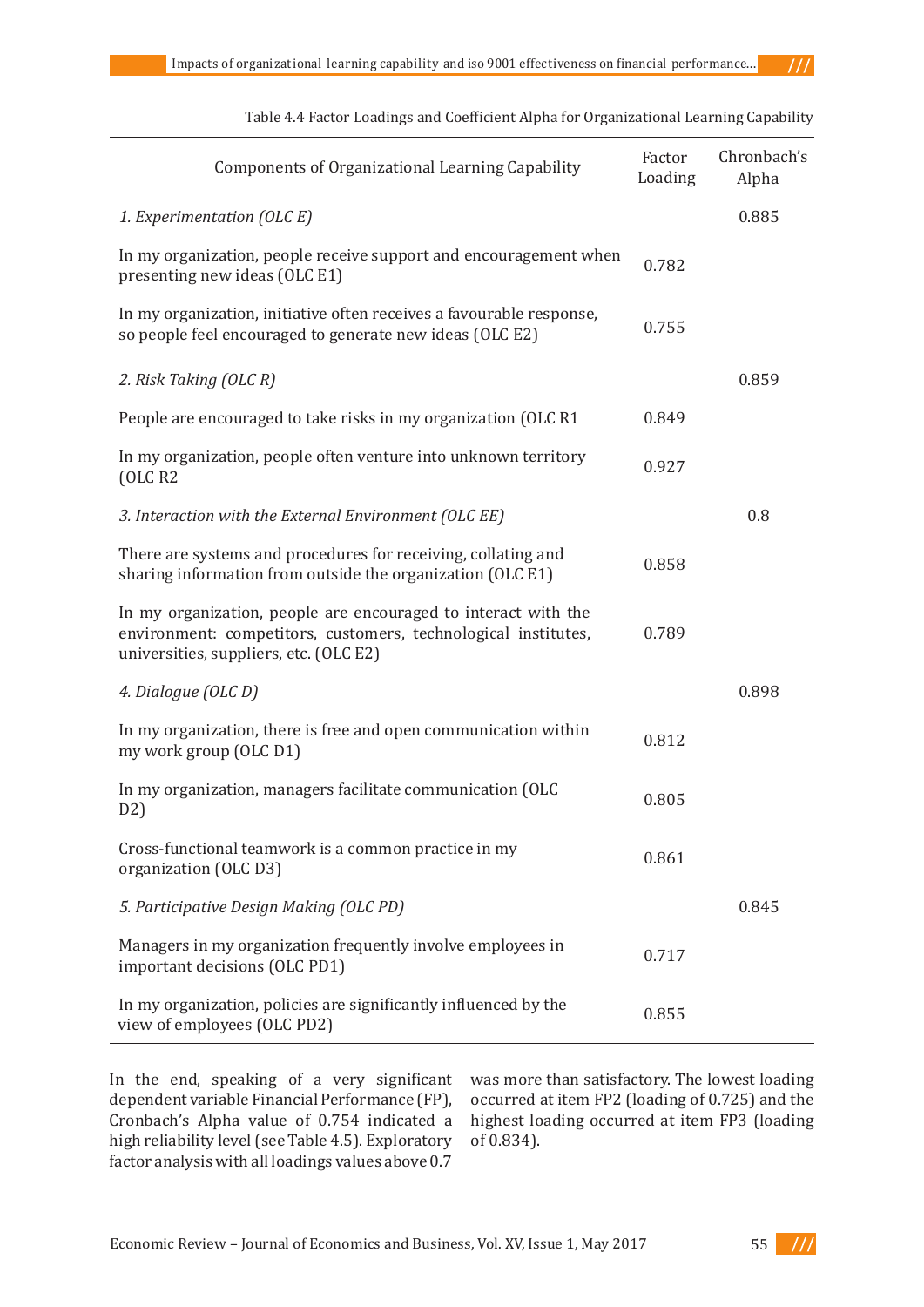| <b>Financial Performance</b>                                                                                       | <b>Factor Loading</b> | Chronbach's<br>Alpha |
|--------------------------------------------------------------------------------------------------------------------|-----------------------|----------------------|
| Financial Performance - not dimensional scale (FP)                                                                 | 0.754                 |                      |
| Considering the past five years, I feel that the following indicator of my organization's financial<br>performance |                       |                      |
| Return on Investment (FP1)                                                                                         | 0.759                 |                      |
| Profits as a percent of sales (FP2)                                                                                | 0.725                 |                      |
| The firm's net income before taxes (FP3)                                                                           | 0.834                 |                      |
| The present value of the firm (FP4)                                                                                | 0.717                 |                      |

Table 4.5 Factor Loadings and Coefficient Alpha for Financial Performance

#### **4.3. Correlation Analysis**

When it comes to means and standard deviation values, all dimensions provided satisfactory results. Correlations indicated optimum values leading to the conclusion that items are neither overrelated nor overrelated among each other. Means, standard deviations and correlations are all fully presented in Table 4.6.

Correlations analysis indicated that dimensions of ISO Effectiveness, OLC and Financial Performance variables were highly correlated. The relationships among them seem to be<br>statistically significant considering both statistically significant considering confidence levels: P< 0.05 and P <0.01.

There were no negative correlations, and only four out of 36 correlations seemed to be not statistically significant. As many as 25 relationships were statistically highly significant with p value lower than 0.01, while six relationships were statistically significant with p value lower than 0.05.

The strongest correlation appeared between ISO Prevention of Nonconformities and ISO Continuous Improvement with loading of 0.629. The weakest correlation was between OLC Risk Taking and ISO Continuous Improvement with loading of 0.187.

| Variables                                       | Mean | <b>SD</b> | $\mathbf{1}$ | 2            | 3            | $\overline{4}$ | 5            | 6            | 7            | 8            | 9 |
|-------------------------------------------------|------|-----------|--------------|--------------|--------------|----------------|--------------|--------------|--------------|--------------|---|
| <b>ISO Continuous</b><br>Improvement            | 4.09 | 0.59      | $\mathbf{1}$ |              |              |                |              |              |              |              |   |
| ISO Prevention of<br>Nonconformities            | 4.23 | 0.67      | $0.629**$    | $\mathbf{1}$ |              |                |              |              |              |              |   |
| ISO Customer<br>Satisfaction                    | 4.07 | 0.71      | $0.473**$    | $0.434**$    | $\mathbf{1}$ |                |              |              |              |              |   |
| OLC Dialogue                                    | 4.21 | 0.69      | $0.48**$     | $0.558**$    | $0.441**$    | $\mathbf{1}$   |              |              |              |              |   |
| OLC Risk Taking                                 | 3.48 | 0.88      | 0.187        | 0.211        | $0.397**$    | $0.294*$       | $\mathbf{1}$ |              |              |              |   |
| OLC Interaction<br>with External<br>Environment | 4.00 | 0.70      | $0.455**$    | $0.533**$    | $0.576**$    | $0.517**$      | $0.442**$    | $\mathbf{1}$ |              |              |   |
| OLC Participative<br>Decision Making            | 3.78 | 0.88      | $0.455**$    | $0.483**$    | $0.402**$    | $0.614**$      | $0.469**$    | $0.529**$    | $\mathbf{1}$ |              |   |
| <b>OLC</b><br>Experimentation                   | 4.04 | 0.80      | $0.484**$    | $0.557**$    | $0.544**$    | $0.732**$      | $0.413**$    | $0.538**$    | $0.687**$    | $\mathbf{1}$ |   |
| Financial<br>Performance                        | 4.02 | 0.57      | $0.416**$    | $0.233*$     | $0.228*$     | $0.277*$       | 0.207        | 0.193        | $0.272*$     | $0.23*$      | 1 |

Table 4.6 Mean, Standard Deviations, and Correlations

 $*P< 0.05$ ;  $*P< 0.01$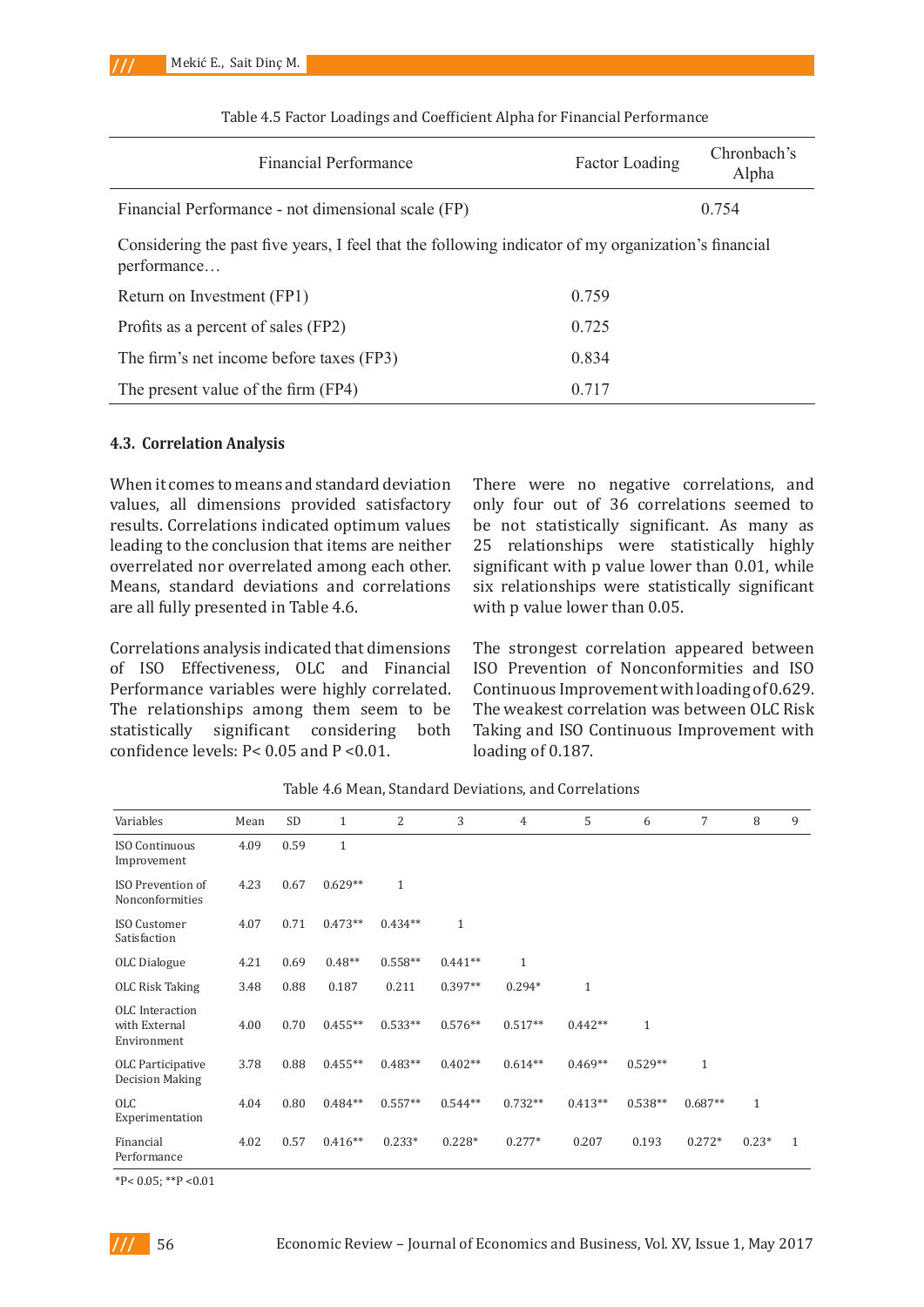#### **4.4. Regression Analysis**

Confidence interval level considerd in regression analysis was 95%, which means that all significance alpha values lower than 0.05 would be considered as accepted hypotheses. Regression analysis was done at the level of all dimensions encompassing two independent (ISO 9001 Effectiveness and OLC) and one dependent (FP\_TOTAL) variable.

Regression analysis that investigated the relationship between dimensions of ISO 9001 Effectiveness and those of OLC showed different results. In fact, as many as seven out of 15 relationships were confirmed. The only

dimension which did not show the relationsip at any item was OLC\_PD (OLC Participative Decision Making).

ISO\_PN (Prevention of nonconformities) seemed to have a significant impact on OLC\_D (OLC Dialogue with sig. 0.02), OLC\_I (OLC Interaction with the External Environment with sig. 0.006) and OLC\_E (OLC Experiment with sig. 0.03). ICO\_CS (Continuous Improvement) seemed to be significantly related with OLC\_D (OLC Dialogue with sig. 0.044), OLC<sub>R</sub>, OLC<sub>I</sub> (OLC Interaction with the External Environment with sig. 0.000) and OLC\_E (OLC Experimentation with sig. 0.001). All the discussed relationships are presented in Table 4.7.

Table 4.7 Path Analysis of the Relationship among Financial Performance, Aspects of ISO 9001 Effectiveness and Five Components of OLC

|                                              | Financial<br>Performance<br>(FP) | Organizational Learning Capability (OLC) |          |                  |        |          |
|----------------------------------------------|----------------------------------|------------------------------------------|----------|------------------|--------|----------|
| <b>ISO 9001</b><br><b>Effectiveness</b>      |                                  | OLC_D                                    | OLC_R    | OLC <sub>I</sub> | OLC PD | OLC E    |
| Continuous Improvement                       | $.009**$                         | .230                                     | .793     | .573             | .209   | .347     |
| <b>Prevention of Nonconformities</b>         | .779                             | $.002**$                                 | .635     | $.006**$         | .320   | $.003**$ |
| <b>Customer Satisfaction</b>                 | .780                             | $.044*$                                  | $.002**$ | $.000***$        | .115   | $.001**$ |
| OLC Dialogue                                 | .356                             |                                          |          |                  |        |          |
| <b>OLC Risk Taking</b>                       | .392                             |                                          |          |                  |        |          |
| OLC Interaction with External<br>Environment | .621                             |                                          |          |                  |        |          |
| <b>OLC</b> Participative Decision<br>Making  | .515                             |                                          |          |                  |        |          |
| <b>OLC</b> Experimentation                   | .372                             |                                          |          |                  |        |          |

\*P< 0.05; \*\*P <0.01; \*\*\*P< 0.001

Speaking of the relationship between dimensions of ISO 9001 Effectiveness and FP\_ TOTAL, out of three dimensions, only ISO\_CI (ISO Continuous Improvement) seemed to be significant with Significance Aplha value of 0.009. When it comes to the relationship between dimensions of OLC and FP\_TOTAL, none of five dimensions of OLC indicated a positive relationship with FP\_TOTAL. More details are available in Table 4.7.

Regression analysis of ISO 9001 Effectiveness

with OLC with Financial Performance provided the main feedback for testing the three hypotheses defined in section 2.7 of this study. Two out of three hypotheses were accepted with sig. alpha values of 0.041 (for H1) and 0.000 (for H2). Completely in line with regression results conducted at the dimensional level, variable level regression analysis indicated that OLC, with sig. value of 0.489 has no impact on the Financial Performance of Bosnian exporting companies (Table 4.8).

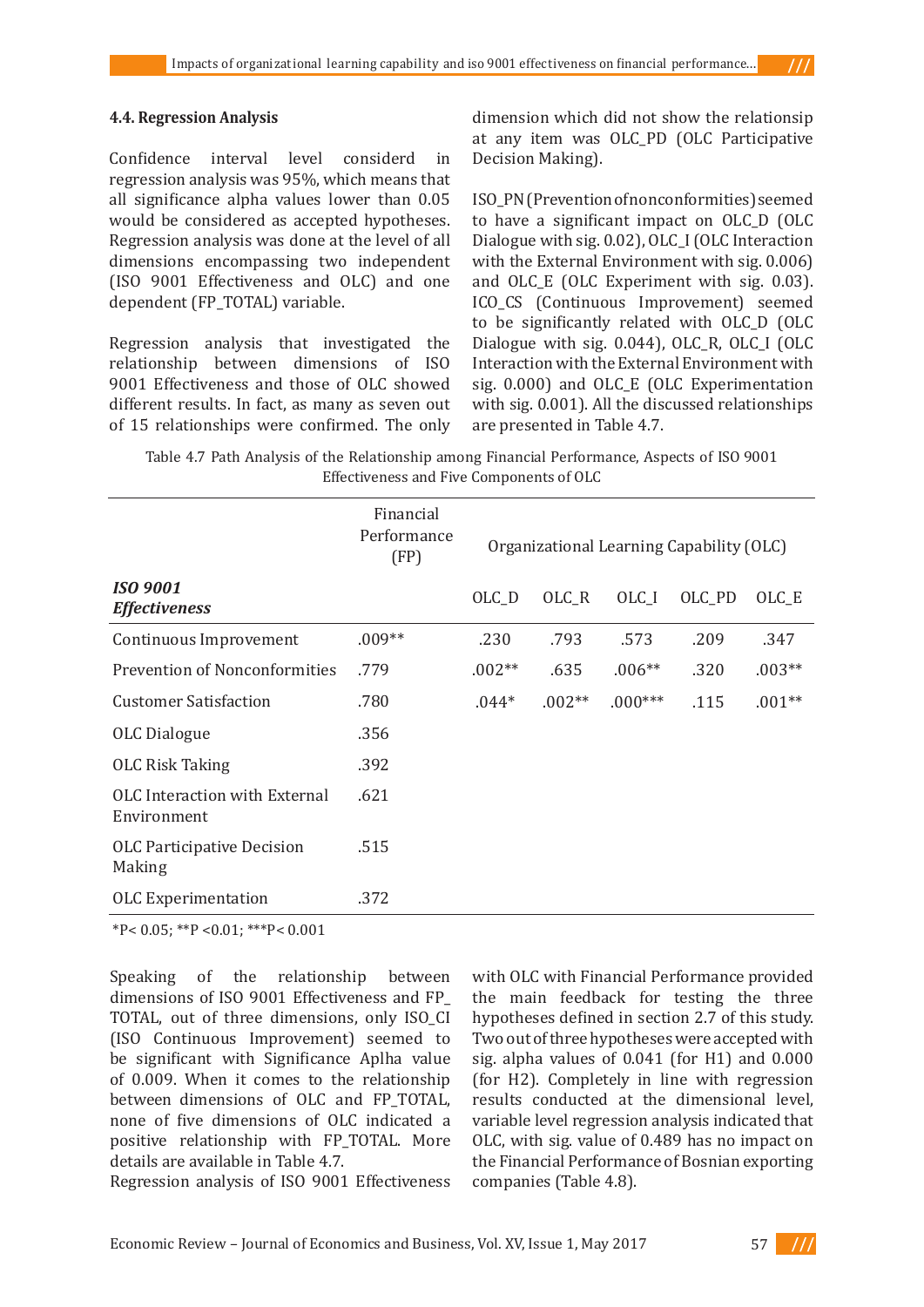| H1             | ISO 9001 Effectiveness has a significant and positive influence on Financial Performance of Bosnian exporters | 0.041 | Supported         |
|----------------|---------------------------------------------------------------------------------------------------------------|-------|-------------------|
| H <sub>2</sub> | ISO 9001 Effectiveness has a significant and positive influence on OLC of Bosnian exporters                   | 0.000 | Supported         |
| H <sub>3</sub> | OLC has a significant and positive influence on Financial<br>Performance of Bosnian exporters                 | 0.489 | Not.<br>supported |

Table 4.8 Summary of Key Hypotheses

All the results presented in this section will be further discussed.

### **5. DI SCUSSI ON**

The main reason why the structured survey used in this study relied on the scales of Carr and Pearson (1999), Chiva et al. (2007) and Evangelos L. et al. (2012) is the fact that these scales, even though tested by many researchers over time, always showed reliable results. Considering thorough literature review conducted and careful selection of the scales to collect data, it is not surprising that all reliability tests performed in SPSS for the purpose of this study indicated high reliability levels. Despite a careful selection of scales for the structured<br>survey, while doing Exploratory Factor survey, while doing Exploratory Analysis (EFA), five items were removed. All of them belonged to ISO 9001 Effectiveness variable. The removal of all these items by EFA could be easily explained by the typical Bosnian context and characteristics of respondents.

Speaking of ISO 9001 in BiH, it is important to have in mind that there are still many companies which implemented ISO 9001 not because of quality improvement, but because it was the condition of their strategic suppliers or customers. In other words, ISO 9001 is implemented not because of the quality, but rather because of the certificate per se.

The confirmation of the first hypothesis tested in this study supported the previous literature saying that "*ISO 9001 Effectiveness has a significant and positive influence on Financial Performance of Bosnian exporters".*  This hypothesis (cosidering ISO 9001 as a type of QMS) has been confirmed in the literature by many researchers who agreed that quality management aspects have a positive impact on Financial Performance (Karim and Bingi, 2015; Sharma, 2005; Muturi et al., 2015; Akgün et al., 2014; Padma et al., 2008; Candido et al., 2016; Hróbjartsson, 2012; Jepng'etich, 2010; Parvadavardini et al., 2016; Kafetzopoulos et al., 2015;

Lamport et al., 2010; Tarí et al., 2012). The second hypothesis of this study confirmed the previous literature. In fact, Malik et al. (2012), Akgün et al. (2014), Lambert and Ouedraogo (2008), Lam et al. (2006), and Mahmood et al. (2015), are just a few out of many researchers who have dealt scientifically with the relationship between ISO 9001 and OLC. Following the assumption of Lambert and Ouedraogo (2008) that OLC contracts are the same in the organizations with implemented TQM and ISO 9001 certified organizations, this study revealed that ISO 9001 Effectiveness has a significant and positive influence on OLC of Bosnian exporters. The third hypothesis did not confirm the studies of many authors who almost had consensus on OLC's positive influence on Financial Performance (Jiménez-Jiménez and Sanz-Valle, 2011; Kalmuk and Acarb, 2015; Jiang and Li, 2008; Akgün et al., 2014; Abiola, 2013; Alegre et al., 2012; Yeung et al., 2007). In other words, Bosnian exporters are of the opinion that OLC does not contribute to their Financial Performance.

# **6. CONCLUSION**

With the aim to investigate the relationship between Organizational Learning Capability (OLC), ISO 9001 Effectiveness and Financial Performance of Bosnian exporters, based on literature review, three hypotheses were proposed and tested. The measurement instrument used in this study was a structured survey, prepared based on literature review. The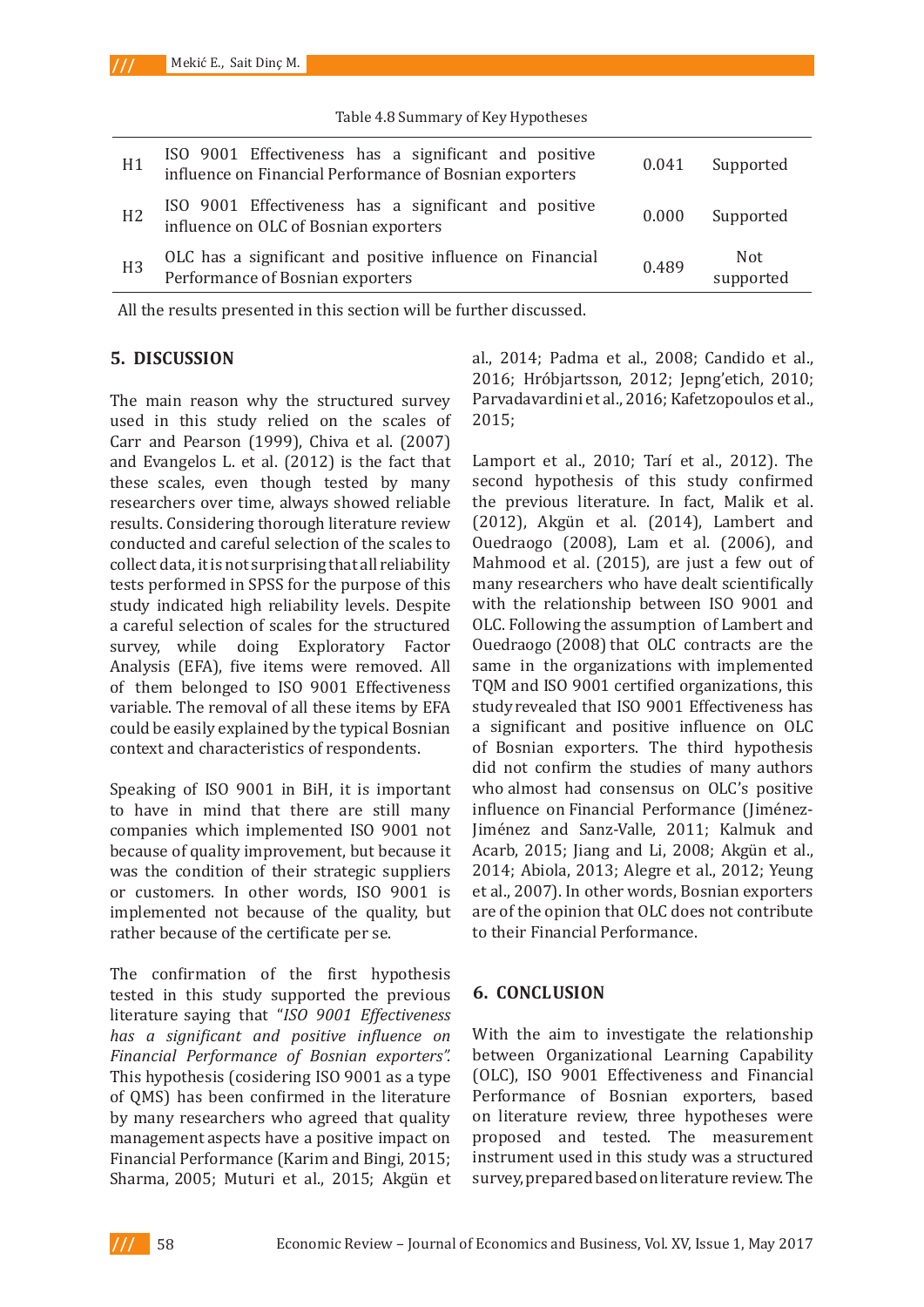managers of 84 Bosnian exporting companies in FBiH responded to the survey. Regression results indicated a strong and positive influence of ISO 9001 Effectiveness on Financial Performance of Bosnian exporters and on OLC of Bosnian exporters. However, regression results did not confirm the third hypothesis and there is no relationship between OLC and Financial Performance of Bosnian exporting companies.

# **REFERENCES**

- 1. Abiola, I. (2013). Organizational Learning, Innovativeness and Financial Performance of Small and Medium Enterprises (Smes) In Nigeria. *European Journal of Business and Management.*5(2), pp. 179- 186.
- 2. Akgün, A. E. et al. (2014). The mediator role of learning capability and business innovativeness between total quality management and financial performance. *International Journal of Production Research*. 52(3), pp. 888–901.
- 3. Alegre, J. & Chiva, R. (2008). Assessing the impact of organizational learning capability on product innovation performance: An empirical test. *Technovation*.Vol. 28, pp. 315–326.
- 4. Alegre, J., Pla-Barber, J., Chiva, R. & Villar, C. (2012). Organisational learning capability, product innovation performance and export intensity. *Technology Analysis & Strategic Management*. 24(5), pp. 511-526.
- 5. Candido, C. J., Coelho, L. M. & Peixinho, R. M. (2016). The financial impact of a withdrawn ISO 9001 certificate. *International Journal of Operations & Production Management*. 36(1), pp. 23-41.
- 6. Carr, A. S. & Pearson, J. N. (1999). Strategically managed buyer–supplier relationships and performance outcomes. *Journal of Operations Management.* 17(5), pp. 497–519.
- 7. Chiva, R., Alegre, J. & Lapiedra, R. (2007). Measuring organisational learning capability among the workforce. *International Journal of Manpower.*  28(3/4), pp. 224-242.
- 8. Cyert, R. & March, J. (1963). *A Behavioural Theory of the Firm*. NJ: Prentice-Hall.
- 9. Dai, M., Harris, R., Lu, Y. & Liu, H. (2016). Exports and firm survival: do trade regime and productivity matter? *Applied Economics Letters*. 23(6), pp. 457-460.
- 10. Dibella, A., Nevis, E. & Gould, J. (1996). Understanding organizational learning capability. *Journal of Management Studies*. 33(3), pp. 361–379.
- 11. Evangelos L., P., Dimitrios P., K. & Christos V., F. (2012). Developing and validating a measurement instrument of ISO 9001 effectiveness in food manufacturing SMEs. *Journal of Manufacturing Technology Management.* 24(1), pp. 52 - 77.
- 12. Gotzamani, K. et al. (2007). The contribution to excellence of ISO 9000: the case of certified organisations in Cyprus. *The TQM Magazine*. 19(5), pp. 388-402.
- 13. Hedberg, B. (1981). *How organizations learn and unlearn*. P. Nystrom & W. Starbuck, eds. Handbook of Organizational Design. New York: Oxford University Press.
- 14. Heras, I., Landın, G. & Fa, M. (2006). A Delphi study on motivation for ISO 9000 and EFQM.
- *15. International Journal of Quality & Reliability Management*. 23(7), pp. 807-827.
- 16. Hróbjartsson, A. (2012). Financial Benefits of ISO 9001 Certification, s.l.: Reykjavik University.
- 17. Hult, G. & Ketchen, D. 2001. Does market orientation matter? A test of the relationship between positional advantage and performance. *Strategic Management Journal*. 22(9), pp. 899–906.
- 18. Je´rez-Go´mez, P., Cespedes-Lorente, J. & Valle-Cabrera, R. (2005). Organizational learning and compensation strategies: evidence from the Spanish chemical industry. *Human Resource Management*. 44(3), pp. 279–299.
- 19. Jepng'etich, K. R. (2010). Impact of ISO 9001 *Certification on Financial Performance of Commercial State Corporations in Kenya*. University of Nairobi.
- 20. Jerez-Gomez, P., Cespedes-Lorente, J. & Valle-Cabera, R. (2005). Organizational Learning Capability: A Proposal of Measurement. *Journal of Business Research*. Volume 58, pp. 715–725.

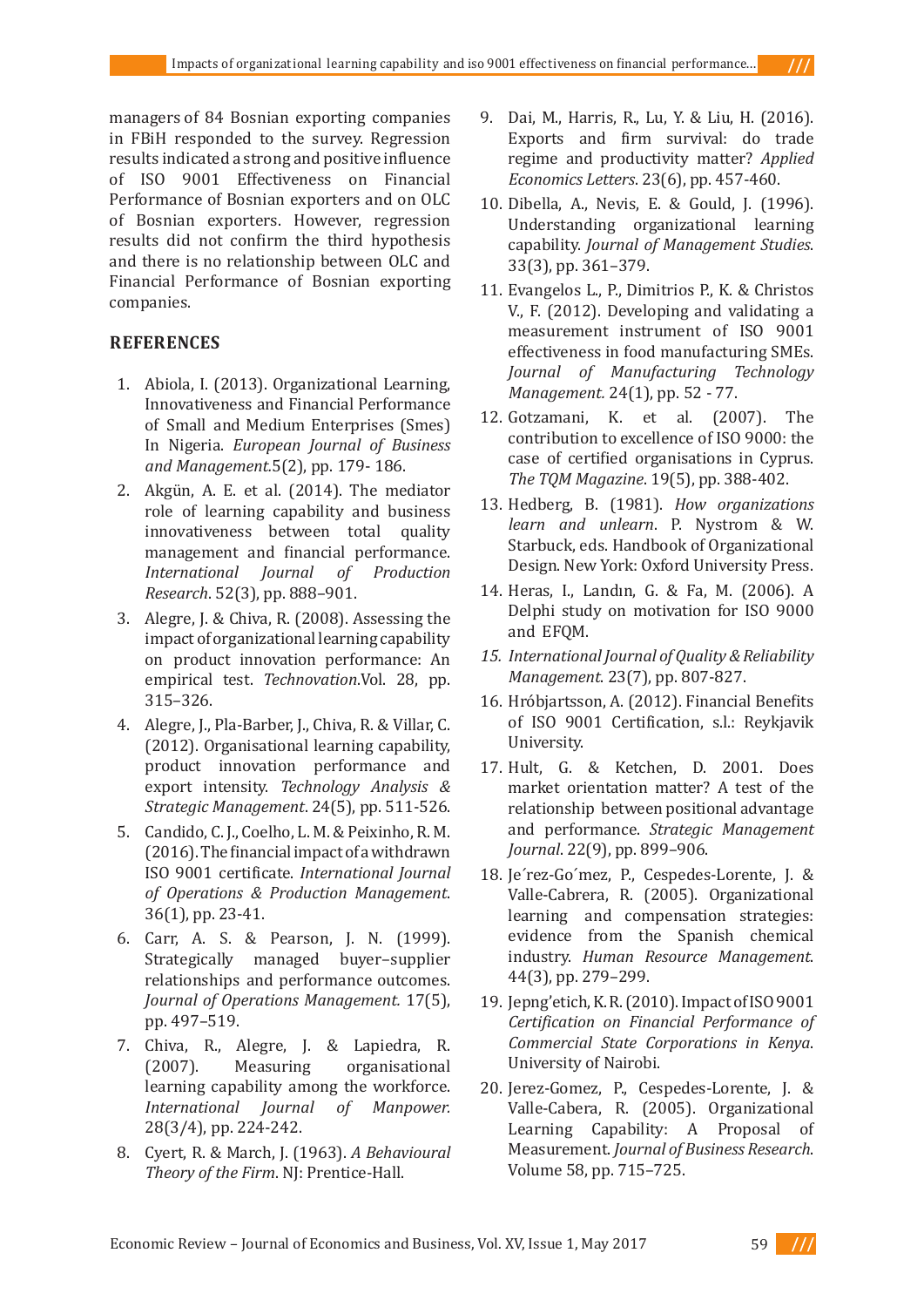- 21. Jiang, X. & Li, Y. (2008). The relationship between organizational learning and firms' financial performance in strategic alliances: A contingency approach. *Journal of World Business*.Vol. 43, pp. 365– 379.
- 22. Jiménez-Jiménez, D. & Sanz-Valle, R. (2011). Innovation, Organizational Learning, and Performance.
- *23. Journal of Business Research*. Vol. 64, pp. 408-417.
- 24. Kafetzopoulos, D. & Gotzamani, K. (2014). Critical factors, food quality management and organizational performance. *Food Control*, 40(1), pp. 1-11.
- 25. Kafetzopoulos, D. P., Psomas, E. L. & Gotzamani, K. D. (2015). The impact of quality management systems on the performance of manufacturing firms. *International Journal of Quality & Reliability Management*, 32(4), pp. 381 - 399.
- 26. Kalmuk, G. &Acarb, A. (2015). The Mediating Role of Organizational Learning Capability On The Relationship Between Innovation and Firm's Performance: A Conceptual Framework. *Procedia - Social and Behavioral Sciences*. Volume 210, pp. 164 – 169.
- 27. Kampouridis, G., Yiannopoulos, A., Giannopoulos, G. &Tsirkas, S. (2015). The Relationship Between TQM And Financial Performance of Greek Companies of Structural Construction Sector During Crisis Period. *Journal of Economics and Business*. 18(1), pp. 61-78.
- 28. Karim, A. &Bingi, P. (2015). Does Certification Improve Financial Performance? A Meta-analysis of Greece. *The Journal of International Management Studies*. 10(2), pp. 1-4.
- 29. Lambert, G. & Ouedraogo, N. (2008). Empirical investigation of ISO 9001 quality management systems' impact on organisational learning and process performances. *Total Quality Management & Business Excellence*. 19(10), pp. 1071- 1085.
- 30. Lamport, M., Seetanah, B.,Conhyedass, P. & Sannassee, R. (2010). The association between ISO 9000 certification and financial performance. s.l., s.n., pp. 24-27.
- 31. Lam, V. M., Poon, G. K. & Chin, K. (2006). The Link between Organizational Learning Capability and Quality Culture for Total Quality Management: A Case Study in Vocational Education. *Asian Journal on Quality*. 7(1), pp. 195 - 205.
- 32. Lederman, D., Olarreaga, M. & Zavala, L. (2016). Export promotion and firm entry into and survival in export markets. *Canadian Journal of Development Studies*, pp. 1-18.
- 33. Luning, A. &Marcelis, J.(2006). A technomanagerial approach in food quality management research.
- *34. Trends in Food Science & Technology*. 17(7), pp. 378-385.
- 35. Mahmood, S., Qadeer, F. & Ahmad, A. (2015). The Role of Organizational Learning in Understanding Relationship between Total Quality Management and Organizational Performance. *Pakistan Journal of Commerce and Social Sciences*. 9(1), pp. 282-302.
- 36. Malik, A., Sinha, A. & Blumenfeld, S. (2012). Role of quality management capabilities in developing market-based organisational learning capabilities: Case study evidence from four Indian business process outsourcing firms. *Industrial Marketing Management*. Volume 41, pp. 639–648.
- 37. Mekić, E. & Dinç, M. S. (2017). Effects of ISO 9001 Effectiveness on Financial Performance of Exporting Companies: Review and a Proposed Model. *Sochi Journal of Economy,* 11(1), pp. 9-16.
- 38. Muturi, D., Ochieng, J. &Njihia, S. (2015). *Impact of ISO 9001 Implementation on Organizational Performance in Kenya*. Nairobi, KIM.
- 39. Nakeeb, A., Williams, T., Hibberd, P. &Gronow, S. (1998). Measuring the effectiveness of quality assurance systems in the construction industry. *Property Management*, 16(4), pp. 222-228.
- 40. Official Gazzete of FBiH (2010). *Law on Accounting and Auditing.* FBiH Parliament.
- 41. Padma, P., Ganesh, L. & Rajendran, C. (2008). A study on the critical factors of ISO 9001:2000 and organizational performance of Indian manufacturing firms. *International Journal of Production Research*. 46(18), pp. 4981-5011.